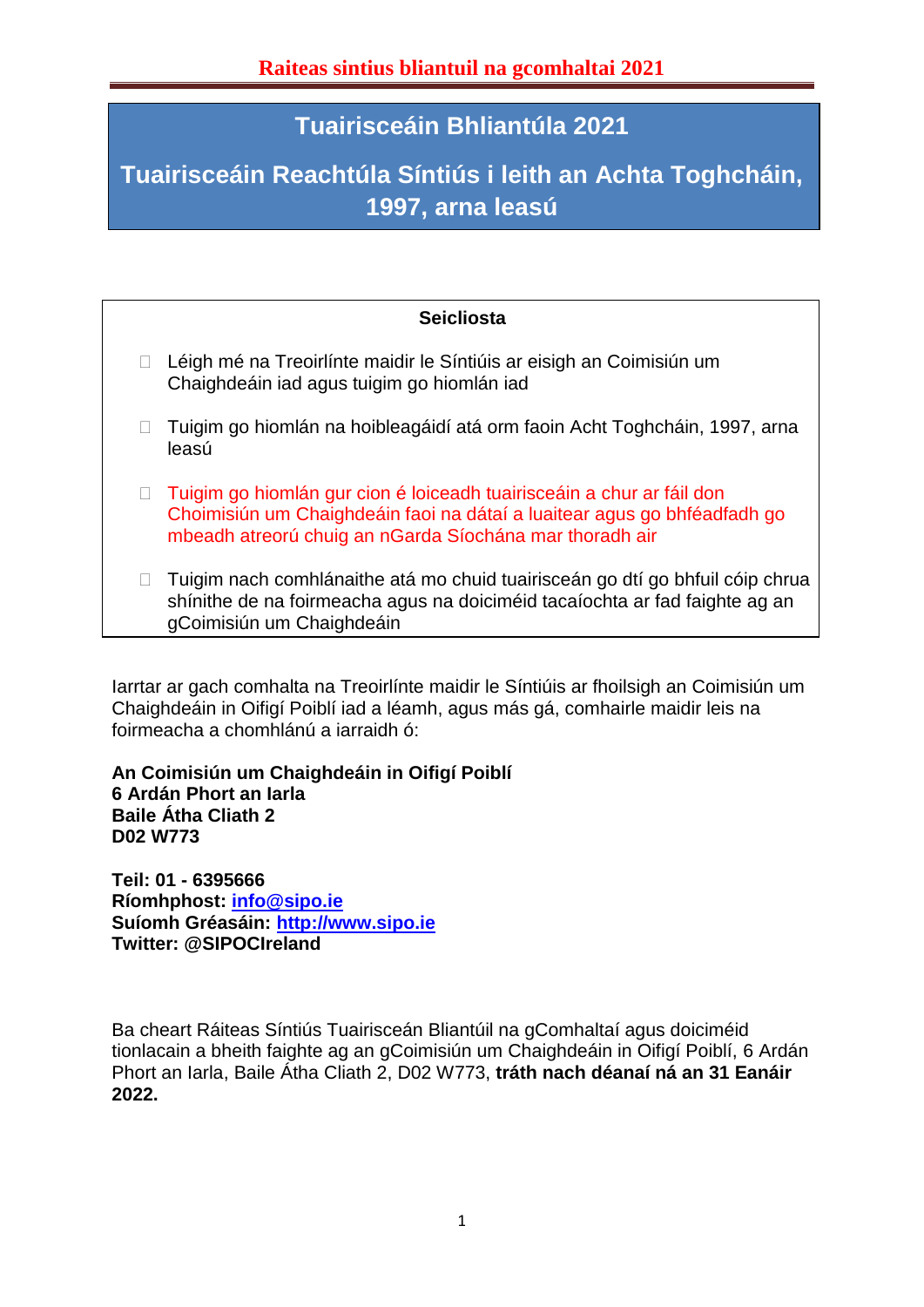# **Ráiteas Síntiús**

**an 1 Eanáir 2021 go dtí an 31 Nollaig 2021**

**An tAcht Toghcháin, 1997, arna leasú**

# **IS DON OIFIG AMHÁIN ATÁ AN LEATHANACH SEO**

**(Níl sé le taispeáint go poiblí)**

| Sonraí comhaltaí                      |                                       |  |  |
|---------------------------------------|---------------------------------------|--|--|
| Ainm                                  | Cliceáil anseo chun téacs a iontráil. |  |  |
| Seoladh le haghaidh<br>Comhfhreagrais | Cliceáil anseo chun téacs a iontráil. |  |  |
| Uimh. Theileafóin                     | Cliceáil anseo chun téacs a iontráil. |  |  |
| Ríomhphost                            | Cliceáil anseo chun téacs a iontráil. |  |  |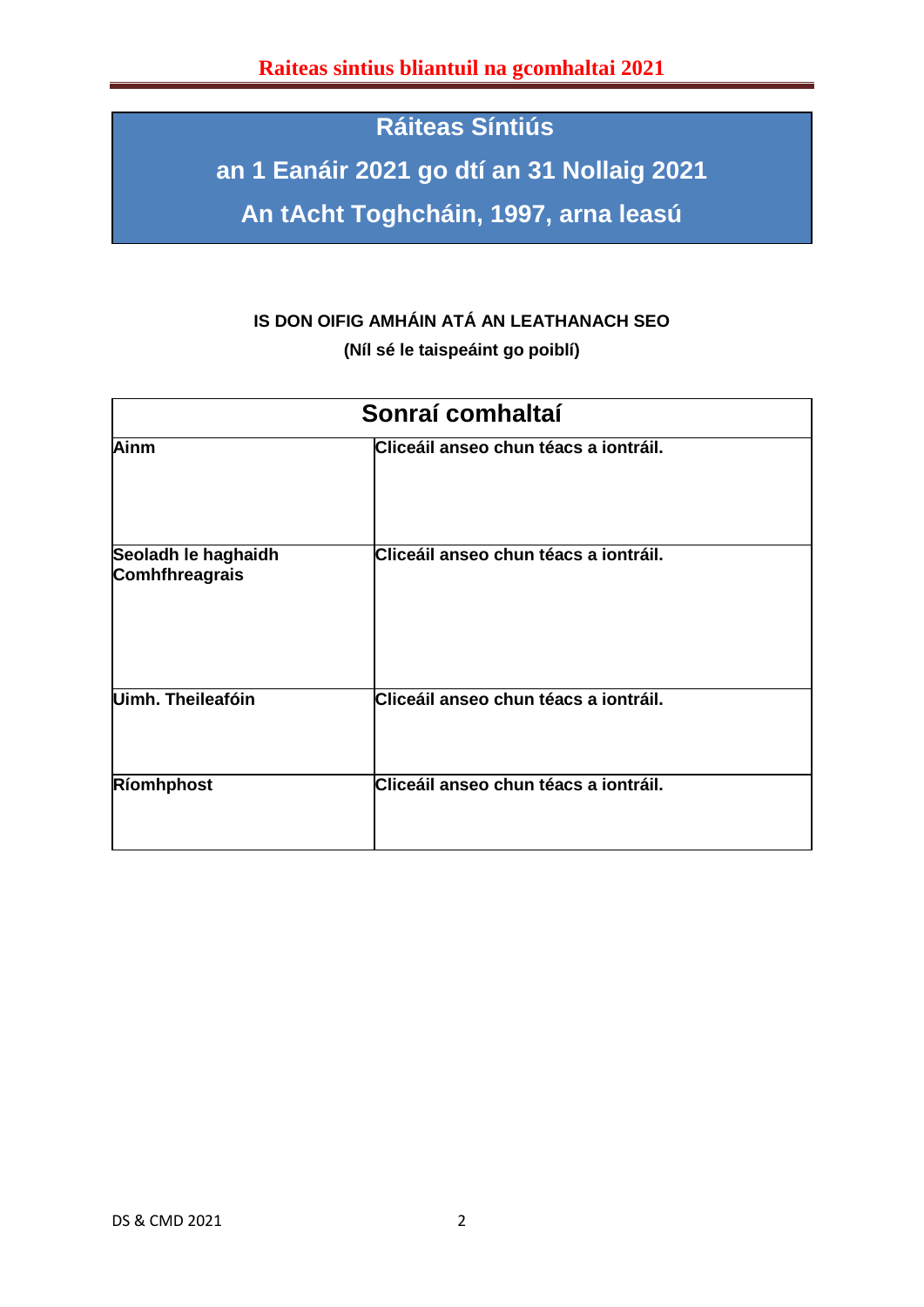# **Ráiteas Síntiús an 1 Eanáir 2021 go dtí an 31 Nollaig 2021 An tAcht Toghcháin, 1997, arna leasú**

*Comhlánaigh le BLOCLITREACHA agus i gcló dubh ionas go mbeifear in ann an ráiteas a chóipeáil*

# *Tá na leathanaigh seo a leanas le taispeáint go poiblí*

| 1. Faisnéis Ghinearálta                        |                                       |  |  |
|------------------------------------------------|---------------------------------------|--|--|
| Ainm                                           | Cliceáil anseo chun téacs a iontráil. |  |  |
| <b>Páirtí Polaitíochta</b>                     | Cliceáil anseo chun téacs a iontráil. |  |  |
| Grúpa Polaitíochta (má<br>bhaineann le hábhar) | Cliceáil anseo chun téacs a iontráil. |  |  |

| 2. Síntiúis                                                                                                                                                                   |              |                                                       |  |
|-------------------------------------------------------------------------------------------------------------------------------------------------------------------------------|--------------|-------------------------------------------------------|--|
| An bhfuair tú aon síntiús aonair ar mó a luach ná €600,<br>nó an bhfuair tú aon síntiúis ar mó a luach comhiomlán<br> ná €600, ón aon duine amháin idir an 1 Eanáir 2021 agus | <b>Fuair</b> | $\blacksquare$ Ní bhFuair                             |  |
| an 31 Nollaig 2021? Má FUAIR, ní mór duit an síntiús/na<br>síntiúis a liostú i gCuid 3 den fhoirm seo.                                                                        |              | (lontráil $\lceil \square \rceil$ de réir mar is cuí) |  |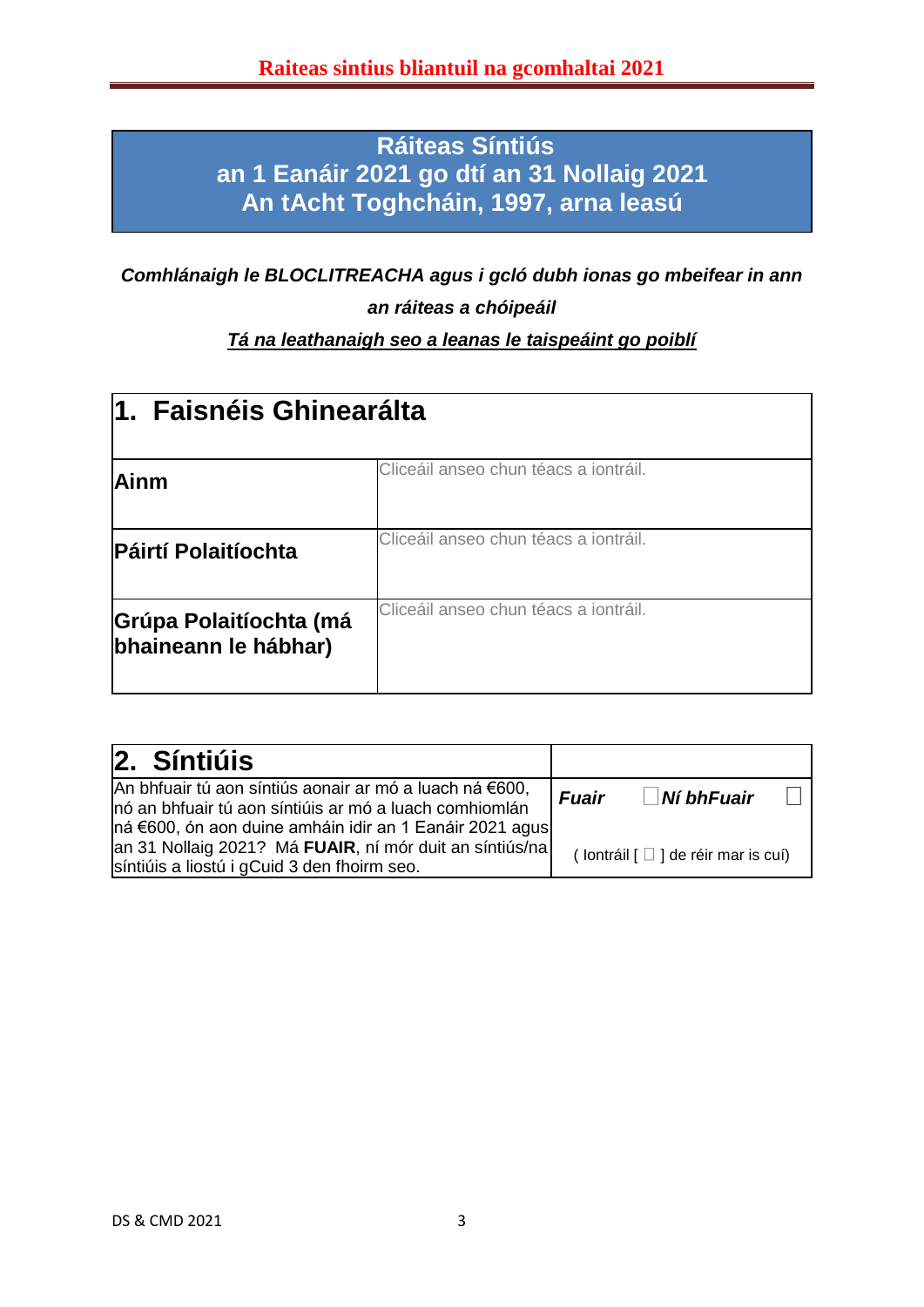# **3. Sonraí faoi Shíntiúis (déan an leathanach seo a fhótachóipeáil i gcás go bhfuil níos mó ná 2 shíntiús á nochtadh)**

| Síntiús#                                                                                                      |                                |                                                                     |              |
|---------------------------------------------------------------------------------------------------------------|--------------------------------|---------------------------------------------------------------------|--------------|
| Ainm agus seoladh poist<br>jomlán an tsíntiúsóra a<br>ndearnadh an síntiús thar<br>a cheann                   |                                |                                                                     |              |
| Ar iarradh ar an síntiúsóir<br>an síntiús a thabhairt?                                                        | IARRADH/NÍOR<br><b>IARRADH</b> | Ainm an duine a<br>d'iarr an síntiús<br>(má bhaineann le<br>hábhar) |              |
| Luach an tSíntiúis                                                                                            | €                              | Cineál an<br>tSíntiúis <sup>1</sup>                                 |              |
| Tuairisc ar an Síntiúsóir <sup>2</sup>                                                                        |                                | Dáta ar a<br>bhfuarthas an<br><b>Síntiús</b>                        |              |
| Má fuarthas an síntiús ó shíntiúsóir corparáideach, an raibh foirm<br>um ráiteas ceadaithe ag gabháil leis? 3 |                                |                                                                     | BHÍ/NÍ RAIBH |
| Ar eisíodh admháil?                                                                                           | EISÍODH/NÍOR<br><b>EISIODH</b> | An Saoránach<br>Éireannach é/í<br>an Síntiúsóir?                    | IS EA/NÍ hEA |
| Ainm an duine a d'eisigh<br>an admháil                                                                        |                                |                                                                     |              |

**<sup>1</sup>Mar shampla, airgead tirim/seic/ríomhaistriú airgid, úsáid maoine, soláthar seirbhísí, etc. <sup>2</sup>Mar shampla, duine aonair, síntiúsóir corparáideach cláraithe, ceardchumann, páirtí polaitíochta, etc.**

**<sup>3</sup>Le haghaidh tuilleadh faisnéise, féach nóta V thíos**

| Síntiús#                                                                                                      |                                |         |                                                          |                     |
|---------------------------------------------------------------------------------------------------------------|--------------------------------|---------|----------------------------------------------------------|---------------------|
| Ainm agus seoladh poist<br>iomlán an tsíntiúsóra a<br>ndearnadh an síntiús thar<br>a cheann                   |                                |         |                                                          |                     |
| Ar iarradh ar an síntiúsóir<br>an síntiús a thabhairt?                                                        | IARRADH/NÍOR<br><b>IARRADH</b> | hábhar) | Ainm an duine a<br>d'iarr an síntiús<br>(má bhaineann le |                     |
| Luach an tSíntiúis                                                                                            | €                              |         | Cineál an tSíntiúis <sup>1</sup>                         |                     |
| Tuairisc ar an Síntiúsóir <sup>2</sup>                                                                        |                                |         | Dáta ar a<br>bhfuarthas an<br><b>Síntiús</b>             |                     |
| Má fuarthas an síntiús ó shíntiúsóir corparáideach, an raibh foirm um<br>ráiteas ceadaithe ag gabháil leis? 3 |                                |         |                                                          | <b>BHÍ/NÍ RAIBH</b> |
| Ar eisíodh admháil?                                                                                           | EISIODH/NIOR<br><b>EISIODH</b> |         | An Saoránach<br>Eireannach é/í an<br>Síntiúsóir?         | IS EA/NI hEA        |
| Ainm an duine a d'eisigh<br>an admháil                                                                        |                                |         |                                                          |                     |

**<sup>1</sup>Mar shampla, airgead tirim/seic/ríomhaistriú airgid, úsáid maoine, soláthar seirbhísí, etc. <sup>2</sup>Mar shampla, duine aonair, síntiúsóir corparáideach cláraithe, ceardchumann, páirtí polaitíochta, etc.**

**3 Le haghaidh tuilleadh faisnéise, féach nóta A) v) thíos**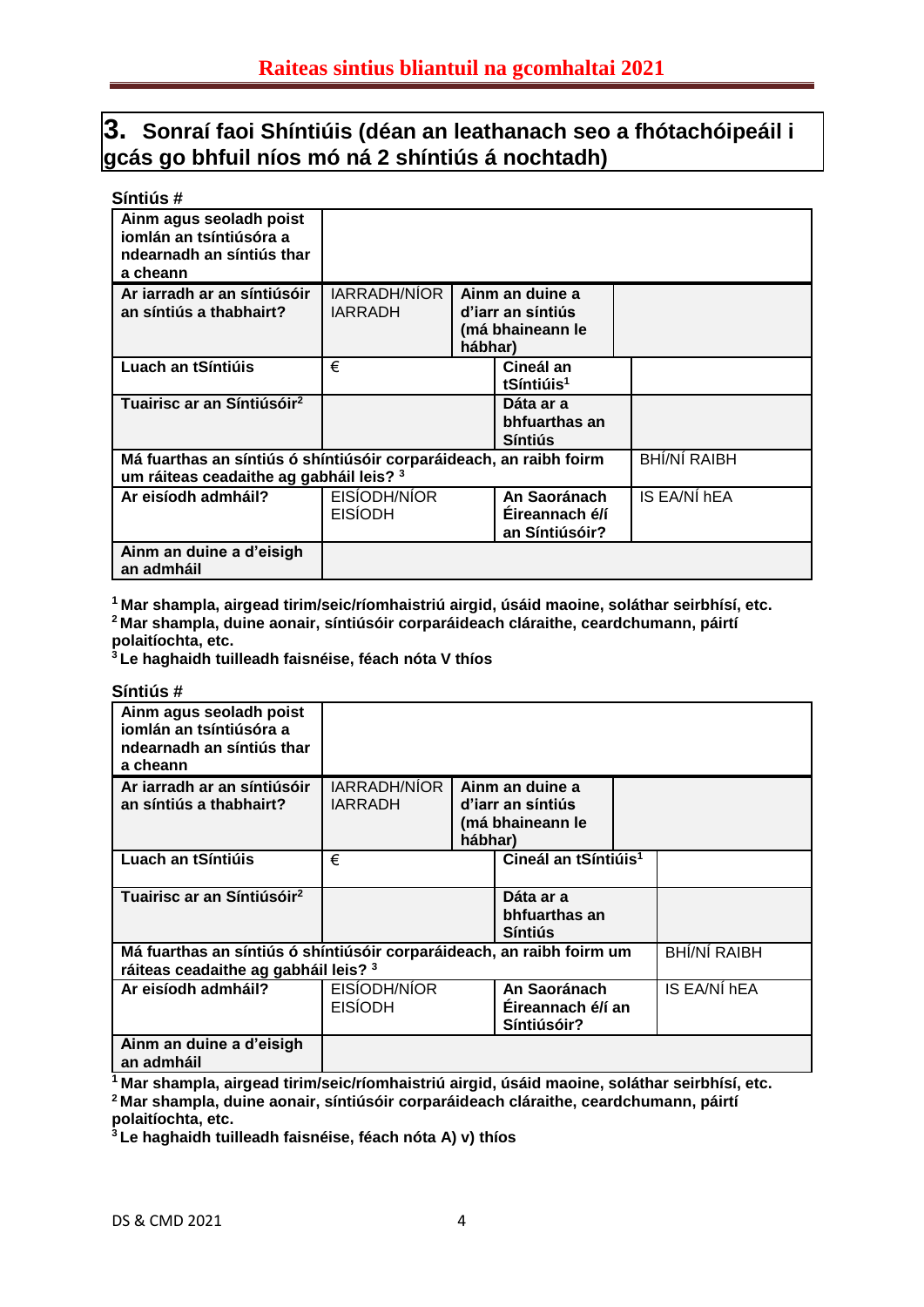### **DEIMHNIÚ SÍNTIÚS AIRGID**

### *Níl an Deimhniú seo le Taispeáint go Poiblí*

| Ainm an Chomhalta | Cliceáil anseo chun téacs a iontráil. |
|-------------------|---------------------------------------|
|                   |                                       |

| An bhfuil cuntas síntiús polaitíochta agat nó an bhfuil                               | Níl<br>Tá.                                 |
|---------------------------------------------------------------------------------------|--------------------------------------------|
| sé amhlaidh gur oscail tú cuntas ar shíntiús airgid ar<br>mó a luach ná €100 a fháil? | (lontráil $\checkmark$ de réir mar is cuí) |

TÁBHACHTACH: Mura bhfuil cuntas síntiús polaitíochta agat, comhlánaigh Rannán 1.

Má tá cuntas síntiús polaitíochta agat, comhlánaigh Rannán 2.

| RANNAN 1: Mura bhfuil cuntas síntiús polaitíochta agat, ní gá duit ach síniú anseo. |  |  |
|-------------------------------------------------------------------------------------|--|--|
| Síniú                                                                               |  |  |
| <b>Dáta</b>                                                                         |  |  |

#### **Cuntas Síntiús Polaitíochta**

| RANNAN 2: Má tá cuntas síntiús polaitíochta agat, comhlánaigh an chuid seo den<br>fhoirm. |                                                    |  |  |
|-------------------------------------------------------------------------------------------|----------------------------------------------------|--|--|
| Ainm an Bhainc/na<br>hInstitiúide<br><b>Airgeadais</b>                                    | Cliceáil anseo chun téacs a iontráil.              |  |  |
| Seoladh an<br><b>Bhainc/na</b><br>hInstitiúide<br><b>Airgeadais</b>                       | Cliceáil anseo chun téacs a iontráil.              |  |  |
| <b>Uimhir Chuntais</b>                                                                    | Cliceáil anseo chun an uimhir chuntais a iontráil. |  |  |
| Deimhním leis seo go ndearnadh na síntiúis airgid uile a fuarthas a thaisceadh sa chuntas |                                                    |  |  |

thuas agus gur chun toghadh an iarrthóra a chur chun cinn a úsáideadh na suimeanna uile a baineadh as an gcuntas.  $\top$ 

| Síniú       |  |
|-------------|--|
| <b>Dáta</b> |  |
|             |  |

### **Cuir faoi iamh cóip de do Ráiteas Bainc lena gclúdaítear an tréimhse ón 1 Eanáir 2021 go dtí an 31 Nollaig 2021 mar aon leis an bhfoirm chomhlánaithe seo**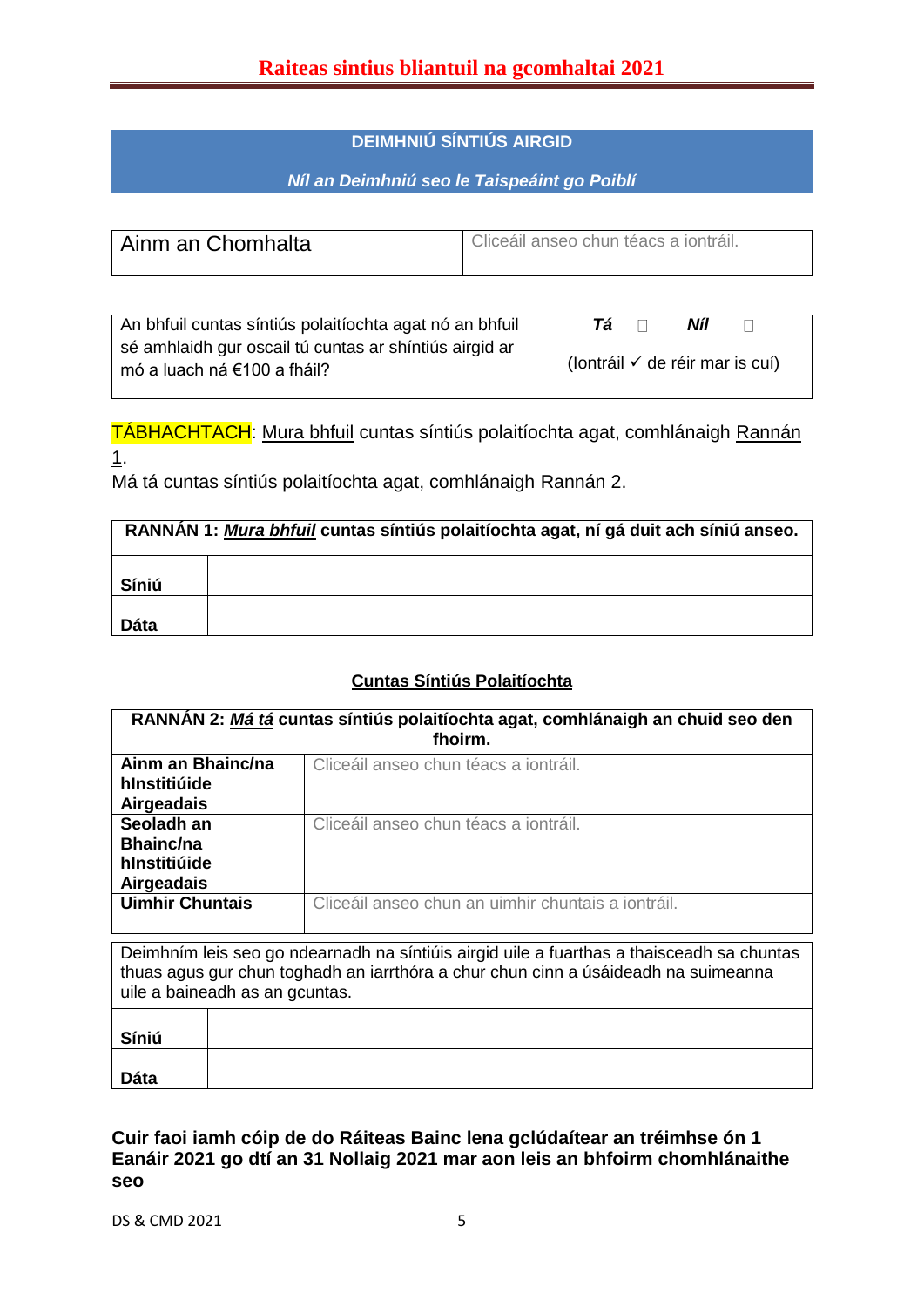## **Cuid A den Dearbhú Reachtúil** *(Lena comhlánú go hiomlán ag an gComhalta)*

Dearbhaímse (ainm an **Chomhalta**) ............................................................, go sollúnta agus go fíreata gur ceart i ngach ponc ábhartha atá an **Ráiteas Síntiús agus an Deimhniú Síntiús Airgid** faoi iamh, de réir mar is fearr is eol dom agus mar a chreidim, agus go ndearna mé gach beart réasúnach chun a bheith sásta maidir lena gcruinneas agus déanaim an dearbhú sollúnta seo agus mé ag creidiúint go coinsiasach go bhfuil an méid céanna fíor agus de bhua an Achta um Dhearbhuithe Reachtúla, 1938.

Síniú an **Chomhalta** ...........................................................

**Cuid B den Dearbhú Reachtúil (lena comhlánú go hiomlán ag an bhfinné)** *Agus an chuid seo á comhlánú, ní mór don fhinné a lua cé acu atá aithne aige/aici ar an duine atá ag déanamh an dearbhaithe reachtúil nó a chuir duine eile é/í in aithne dó/di nó a cuireadh é/í in aithne dó/di le ceann amháin de na doiciméid dá dtagraítear thíos*

Arna dhearbhú os mo chomhairse *(ainm an fhinné i gceannlitreacha anseo).................................................., nótaire poiblí/ coimisinéir mionnaí/ feidhmeannach síochána/ aturnae cleachtach (scrios de réir mar is cuí)* ag .......................................................................................... *(Cuir isteach ainm an* 

*chomhalta atá ag tabhairt an ráitis)*, ar a bhfuil aithne phearsanta agam,

**nó**

| phearsanta agam, |  |
|------------------|--|

**nó**

| ar cruthaíodh a c(h)éannacht dom sula ndearnadh an Dearbhú sin ach Pas uimh. |  |  |  |
|------------------------------------------------------------------------------|--|--|--|
|                                                                              |  |  |  |
|                                                                              |  |  |  |
| hÉireann, a thaispeáint dom                                                  |  |  |  |
| nó                                                                           |  |  |  |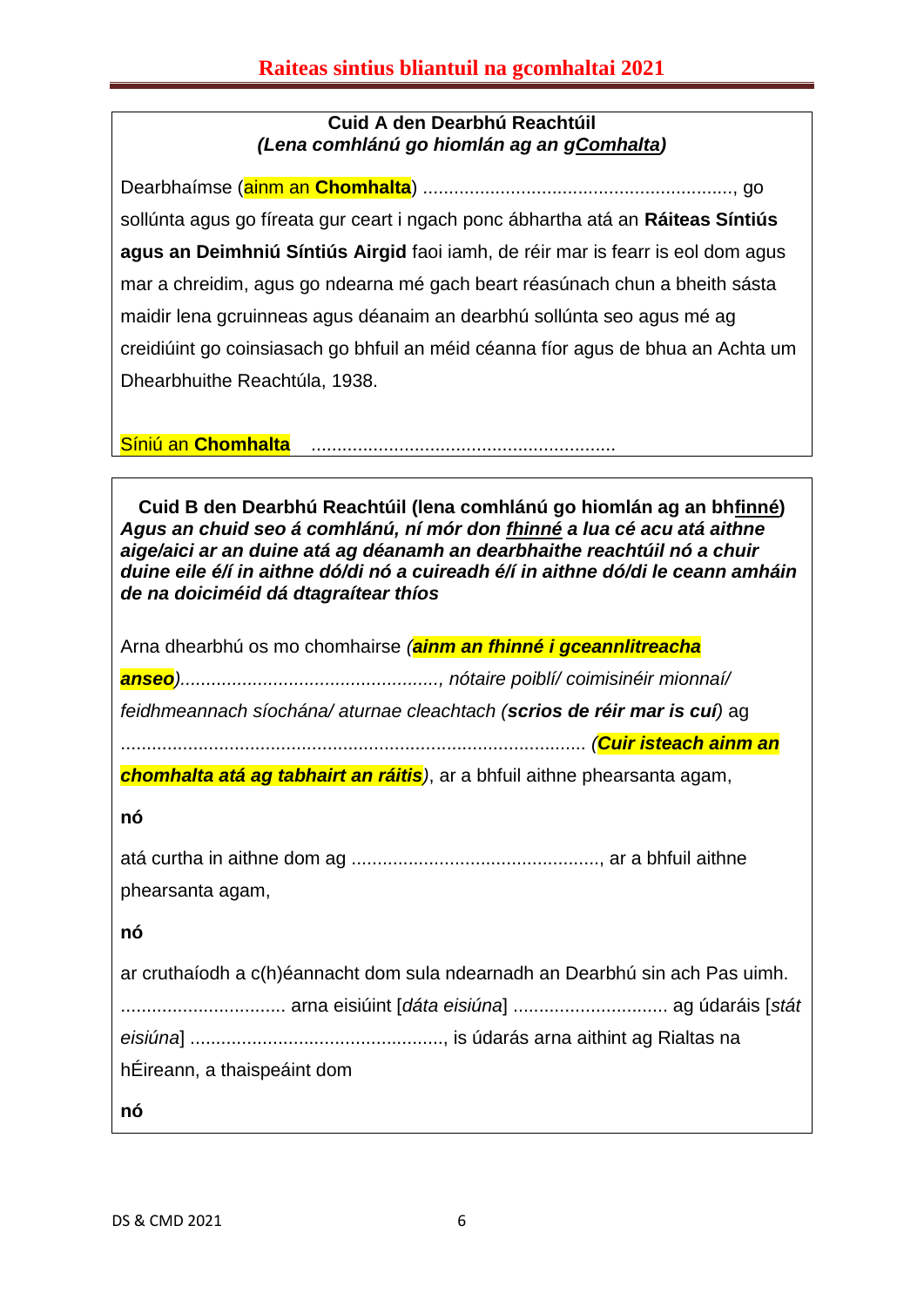| eisiúna]                                                                 |
|--------------------------------------------------------------------------|
|                                                                          |
|                                                                          |
|                                                                          |
| den                                                                      |
| Aontas Eorpach, Cónaidhm na hEilvéise nó Páirtí Conarthach de Chomhaontú |
| LEE é ) a thaispeáint dom                                                |
| nó                                                                       |
|                                                                          |
|                                                                          |
|                                                                          |
| arna aithint ag Rialtas na hÉireann, a thaispeáint dom                   |
| nó                                                                       |
|                                                                          |
| ag an Aire Dlí agus Cirt agus Comhionannais a thaispeáint                |
| dom                                                                      |
| nó                                                                       |
|                                                                          |
|                                                                          |
|                                                                          |
| Comhionannais a thaispeáint dom                                          |
|                                                                          |
|                                                                          |
|                                                                          |
|                                                                          |
|                                                                          |
|                                                                          |
|                                                                          |
| *Chun cáiliú, <u>ní mór</u> gur Coimisinéir Mionnaí, Nótaire Poiblí,     |
| Feidhmeannach Síochána nó Aturnae cleachtach é an finné.                 |

**NÓTAÍ:**

DS & CMD 2021 7